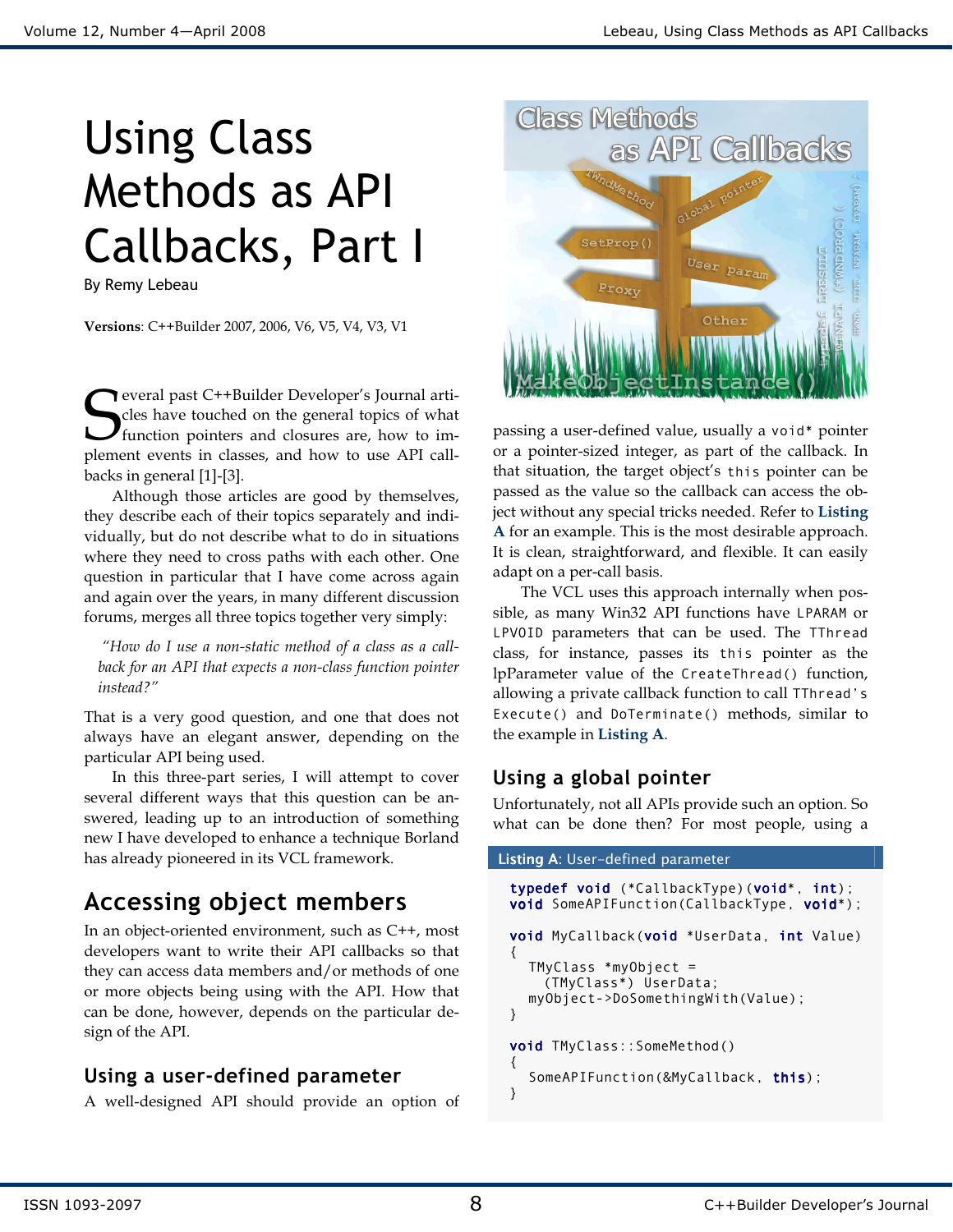global pointer to the target object is usually the only way they know how to go. For example:

```
typedef void (*CallbackType)(int);
void SomeAPIFunction(CallbackType); 
TMyClass *g_myObject; 
void MyCallback(int Value) 
{ 
   g_myObject->DoSomethingWith(Value); 
} 
void TMyClass::SomeMethod() 
{ 
  g_myObject = this;
   SomeAPIFunction(&MyCallback); 
}
```
Although this approach does work, one major limitation is that the callback can only operate on one object instance at a time, usually within the context of one thread at a time (if you want to use multiple threads, you may have to use TLS [thread local storage] to hold multiple global variables). You are responsible for making sure the global pointer remains valid while the callback is busy.

For projects with simple API usages, this is not so bad an approach (even though many developers tend to frown on the use of global variables if it can be avoided). However, this approach tends to fail miserably in more complex projects that use multiple objects and/or multiple threads with the same API. The more things that are involved, the messier the coding can become. I have hit this roadblock myself in more than one project.

## Using a proxy

Recently, I started some work on a project that uses a particular third-party API (which I will not name) that I want to implement four different callbacks for. They access the same object instance, but at different times for different purposes. Due to time constraints, I used a global pointer, but it got me thinking about whether any alternative approach exists that I could use to accomplish the same results I want in a different manner later on when I have more time to fine-tune it. In fact, there is one option I want to discuss in more detail for the rest of this article series.

I spend a lot of time studying and browsing the VCL source code during the course of my daily activities. A little-known jewel that immediately came to mind is the VCL's MakeObjectInstance() and its associates:

```
typedef void __fastcall 
  ( closure *TWndMethod)(TMessage&);
void* fastcall MakeObjectInstance(
   TWndMethod Method); 
void fastcall FreeObjectInstance(
   void* ObjectInstance);
```
In a nutshell, MakeObjectInstance() dynamically allocates a special proxy that allows a non-static class method with a signature matching TWndMethod to be used as a Win32 API WNDPROC window procedure callback with the following signature:

typedef LRESULT WINAPI (\*WNDPROC)(HWND, UINT, WPARAM, LPARAM);

 The proxy can be passed to the Win32 API CreateWindow/Ex() and SetWindowLong() functions to assign it as the window procedure for any HWND. When the OS then sends window messages to the HWND, the OS thinks it is calling a standalone non-class function, but the proxy stub is translating the calls into suitable invocations of the target class method – complete with passing the correct object instance as the necessary this pointer. As far as the OS is concerned, it does not have a clue about any object method being called, and the class method thinks it is being called normally like any normal call.

Every VCL control that is based on the TWinControl class uses MakeObjectInstance() internally to receive its window messages from the OS. So does any class that creates private HWNDs using the VCL's AllocateHWnd() function (TTimer, for instance).

However, there are two downsides to MakeObjectInstance(). First, it is not thread-safe. It makes use of global resources that are not protected from concurrent access by multiple threads. As such, it can only be used safely in the context of the main thread. Second, it only works for WNDPROC callbacks specifically and no others.

## WNDPROC's alternative to proxies

WNDPROC callbacks have an HWND parameter available, so there is an alternative approach that can be used without using a proxy. The object's this pointer can